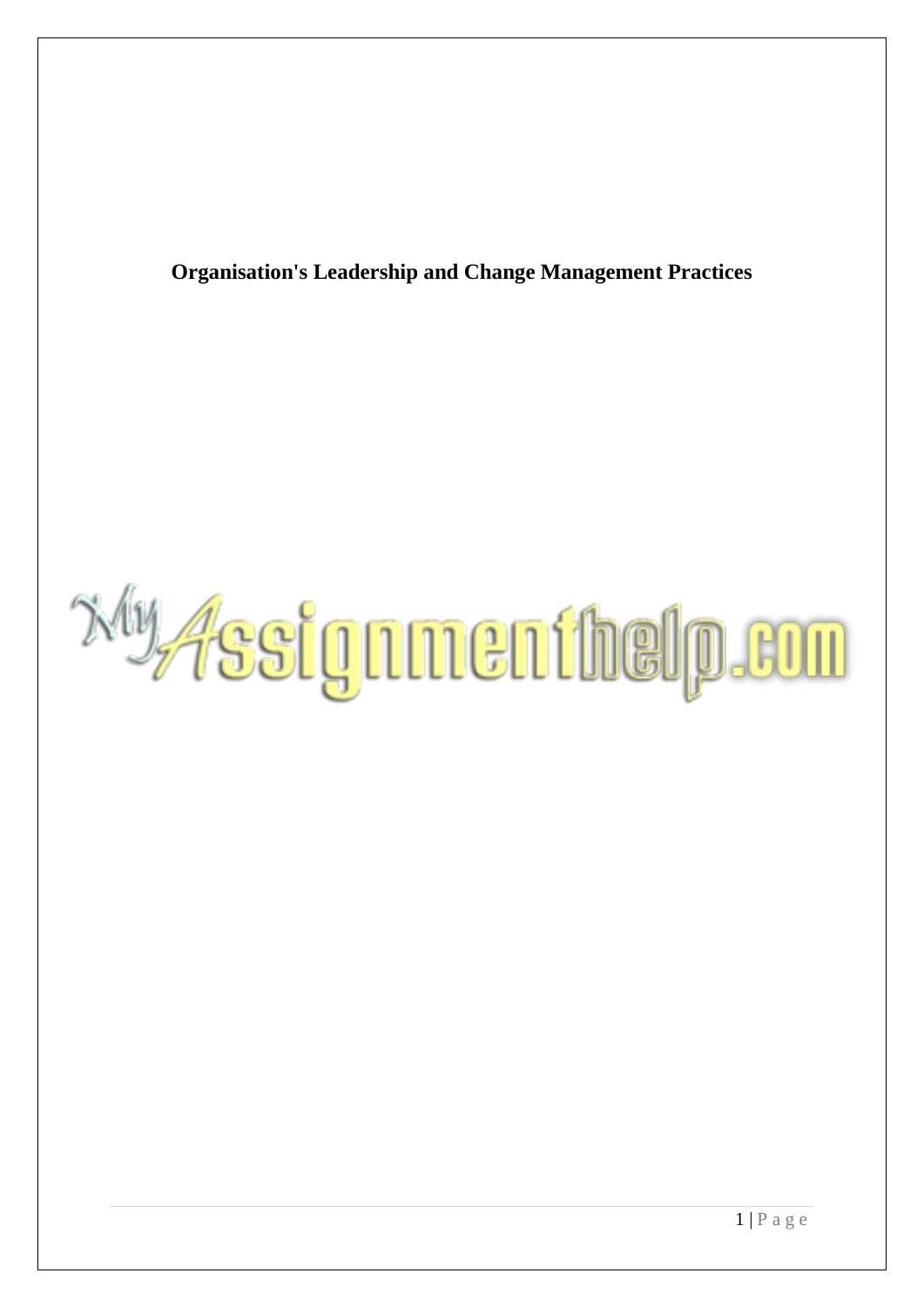## **Executive Summary**

Changes can lead to transformation. For any organization to constantly innovate and grow it is critical that the policies should be driven towards that. This is only possible with the help of effective organizational leadership. The approach of leader and vision should be communicated to the employees. The study initiates with the introduction and importance of change and that shifts focus to MAS holdings. The company based in Sri Lanka has been considered due to its efforts on the transformational front. Relevant theories of Leadership Organizational change will be used in the study, and then conclusion is propounded on the basis of it. It has been found that relevant measures have been taken by MAS holdings in the past to remain competitive and communicate with employees has been effective.

signnenthelp.com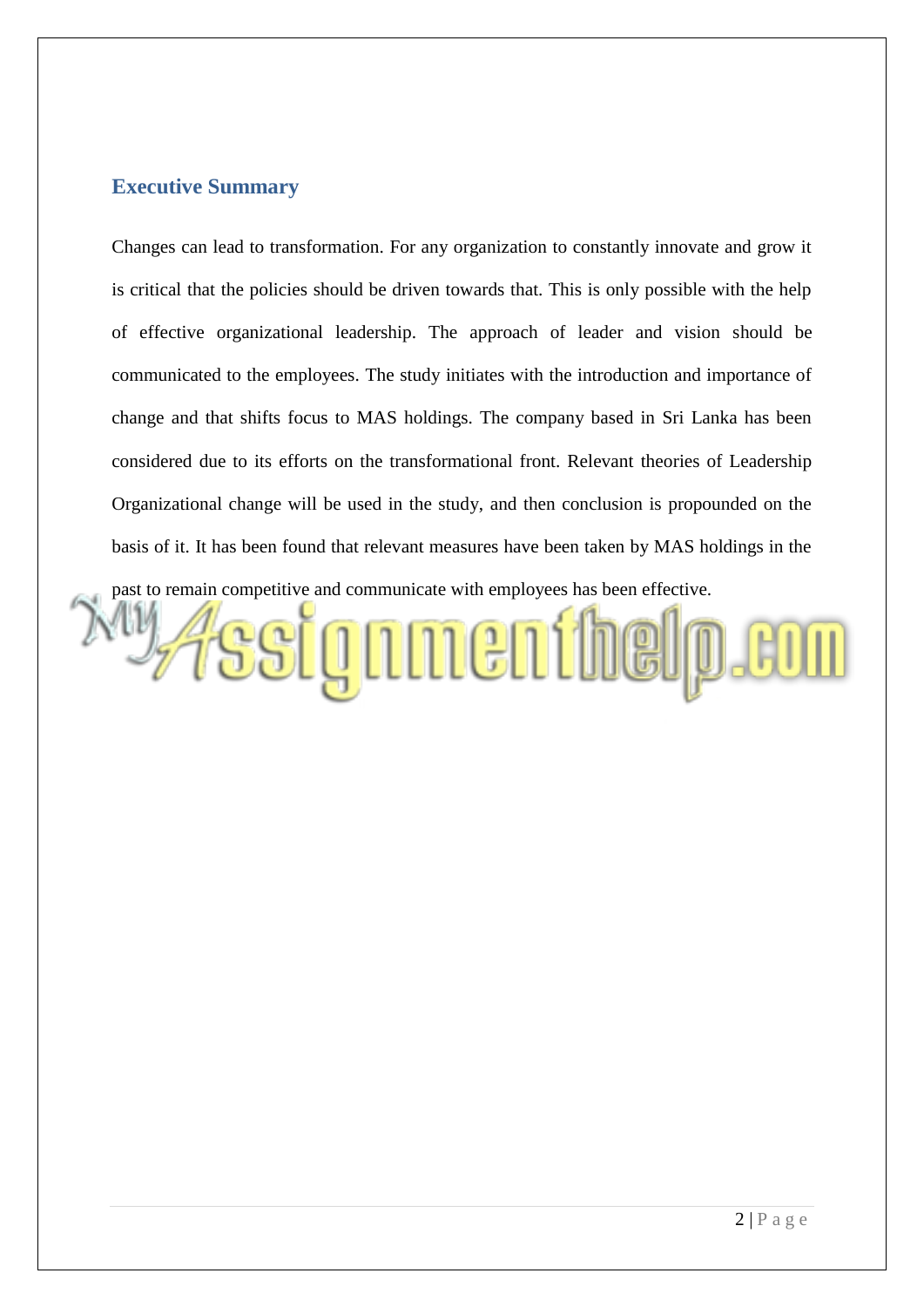# **Table of Contents**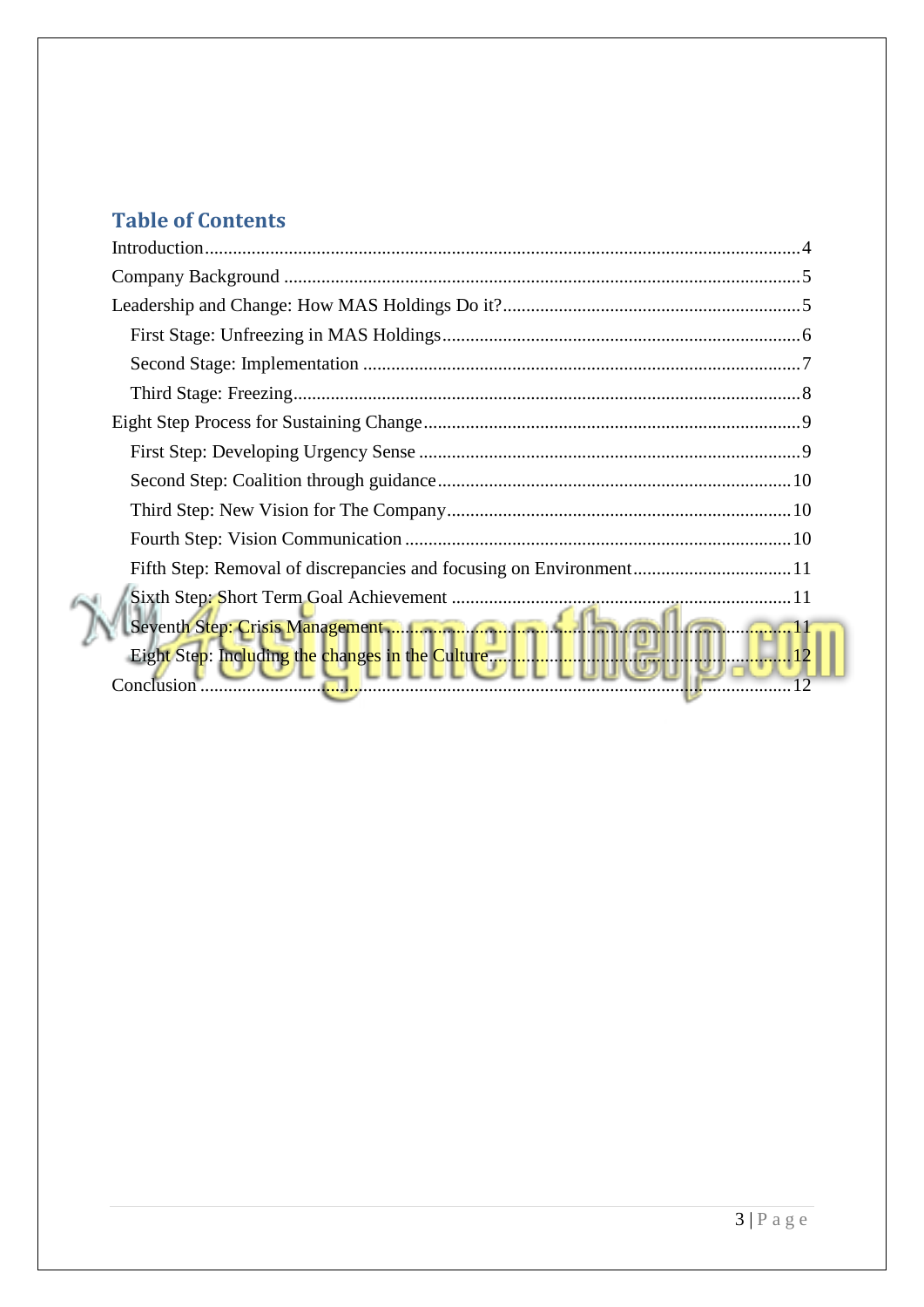## <span id="page-3-0"></span>**Introduction**

Change is truth and changes are crucial. For the organization it is critical that the change must be guided by efficient leadership. This brings sustained growth for the organization and creates its competitive advantage. Studies of Damanpour (1996) argue that the changes are often resisted by people. The change should therefore be driven by the effective measures and effective leadership. The organizational changes mean that the organization is trying to transform itself. The change in organization is change in the future work and the process of working (Hage, 1999). These changes are either planned or unplanned in nature. Organizational changes are important as they can improve the functioning of the organization. There are distinct advantages of organizational changes for which they are preferred. The changes are in relation to the motivation levels of employees, satisfaction of the customer and increase in competitive ability of the organization.

Studies from Ulrich (1998) have found that it is necessary that the company caters with the challenges of change. It is also critical to understand the role of leadership in that regard. The leadership and its efficiency are judged on the way it manages the changes. If the leader is effective, he will be able to create effectiveness in the organization through the change (Kennedy, 2000). It is also stated in some of the studies that the leader should possess some kind of proven competencies so that he is able to inculcate the changes. Initiation of change and co-ordination of it is done through effective leader that is ready to transform the organization (Heifetz & Laurie, 1997). This research paper focuses on the Organizational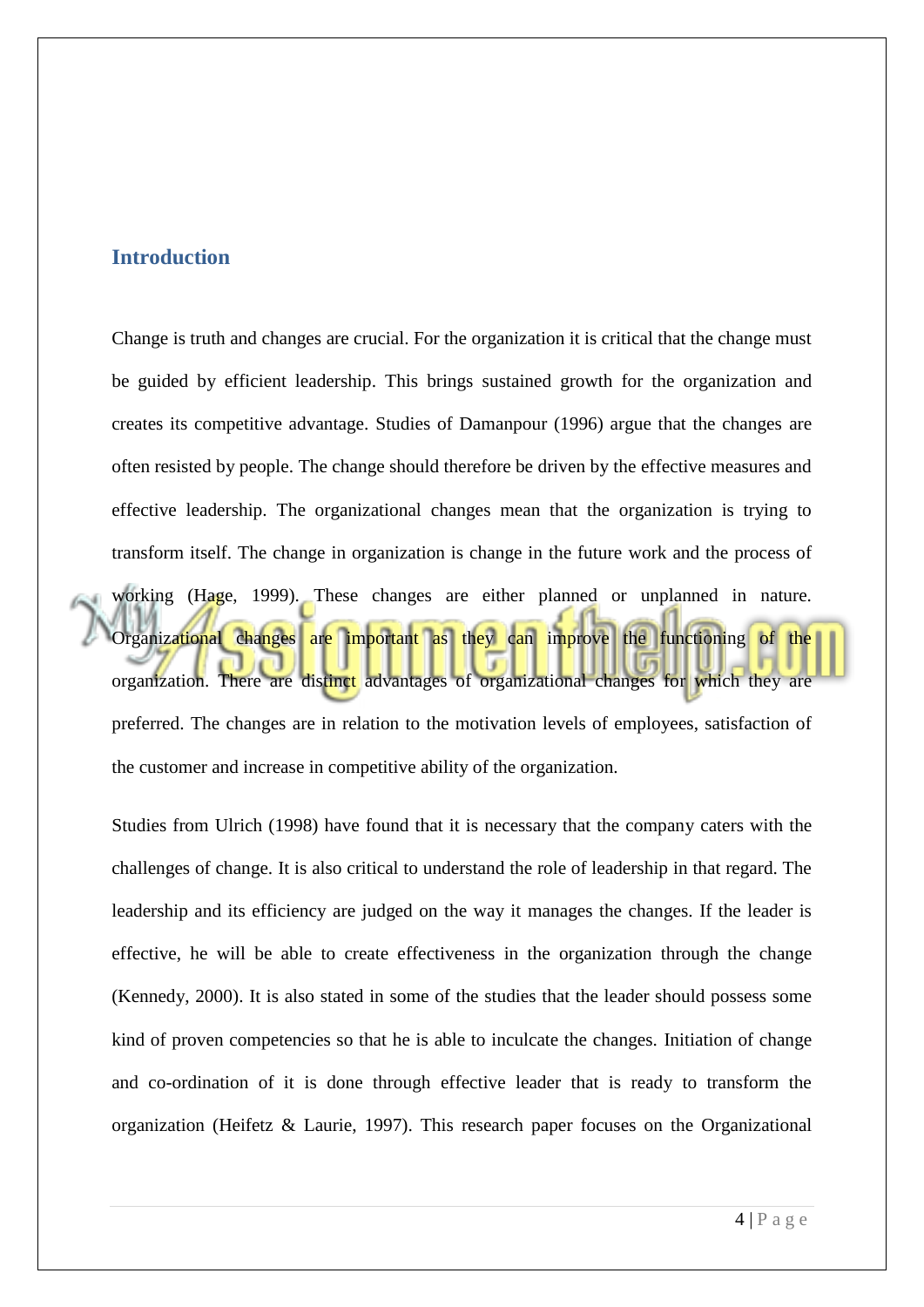leadership and the management practices. For the purpose of understanding case of MAS holdings, Sri Lanka has been taken into consideration.

# <span id="page-4-0"></span>**Company Background**

MAS holdings are a leading manufacturer of intimate apparels, lingerie, and Swim wears in Sri Lanka. The company has 38 apparel facilities that are located in 10 countries (MAS, nd). The company transformed itself in the 80"s and works on the principle of "Change is Courage." The company has also been focusing on the SAP based solutions and providing these services to the footwear business and apparel businesses across globe. The annual turnover of the company has been over USD 1 billion.

<span id="page-4-1"></span>

Figure 1: Changes Type, Own Study

Evolutionary changes are slow in nature; they are taking marginal moves forward for the organization vision. Meanwhile, transformational changes, which is also the focus of this study is based on the urgency and is much fast compared to evolution change. A change from the old traditions to the new business which is modernized is transformational. Lewin (1943)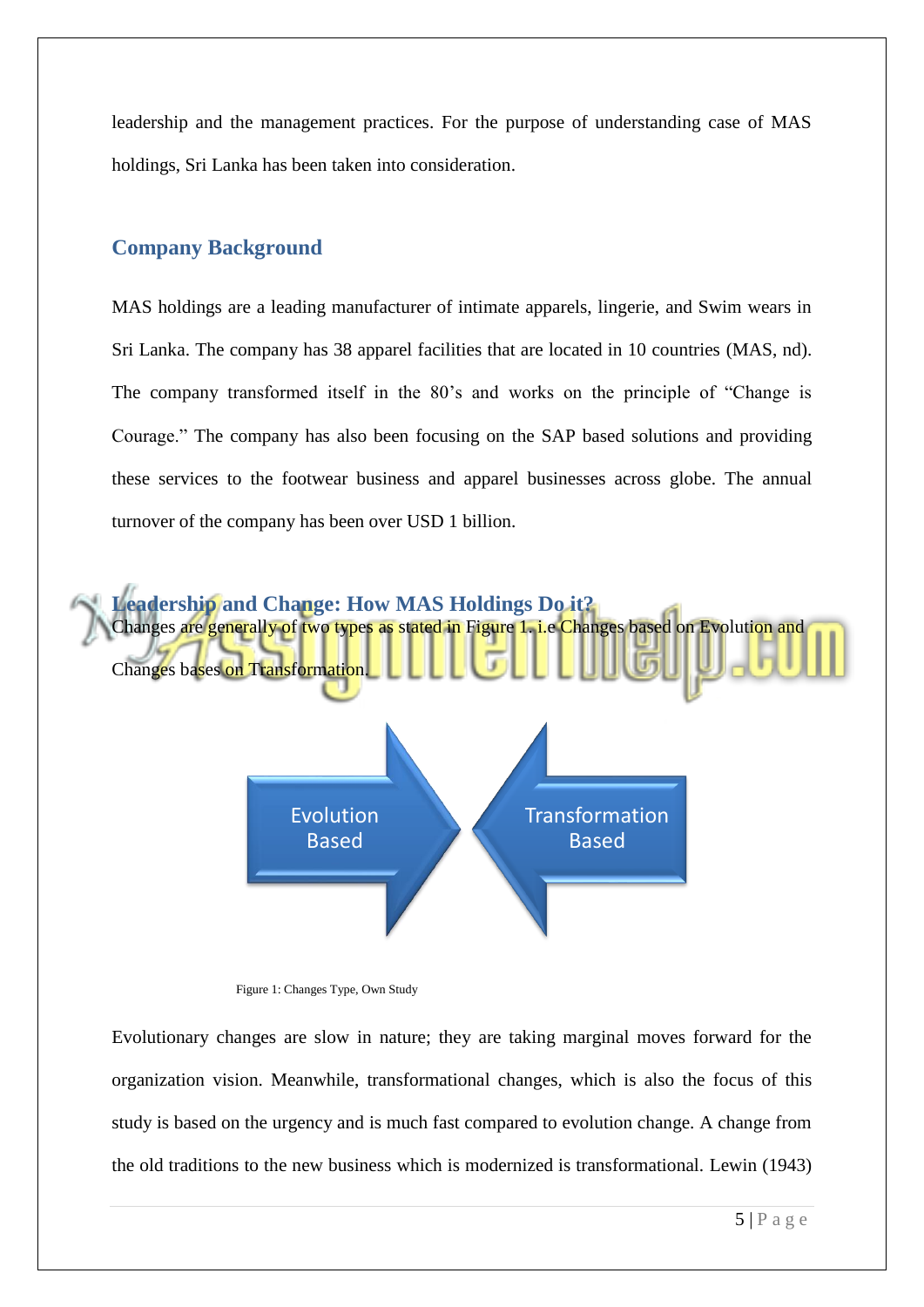proposed a model of change in the organizational structure. The model has three stages which is Unfreezing, Implementation and Freezing.





<span id="page-5-0"></span>The first step towards transformation is the changes and readiness of the people involved in the organization. The vary basis of change is dependent on the first stage that is unfreezing. In regards to MAS holdings, the unfreezing stage of the company started in the middle of 1980s when the company one the order of the manufacturing of dresses from synthetic fabric. The quota restrictions were revised and the company was not able to fulfil the order. However in order to keep the capacity utilized Mahesh Dayalal Amalean, the co-founder and visionary of MAS holdings decided to manufacture lingerie. Manufacturing of lingerie was a niche field as the company did not have the business and manufacturing experience of the same, but it was outside the purview of the quota system. Mahesh, visited the countries like China, and Hong Kong to understand the manufacturing process and the business. The company also persuaded the management of Victoria Secret to become a supplier of bras, which are of high quality (IFC, nd.)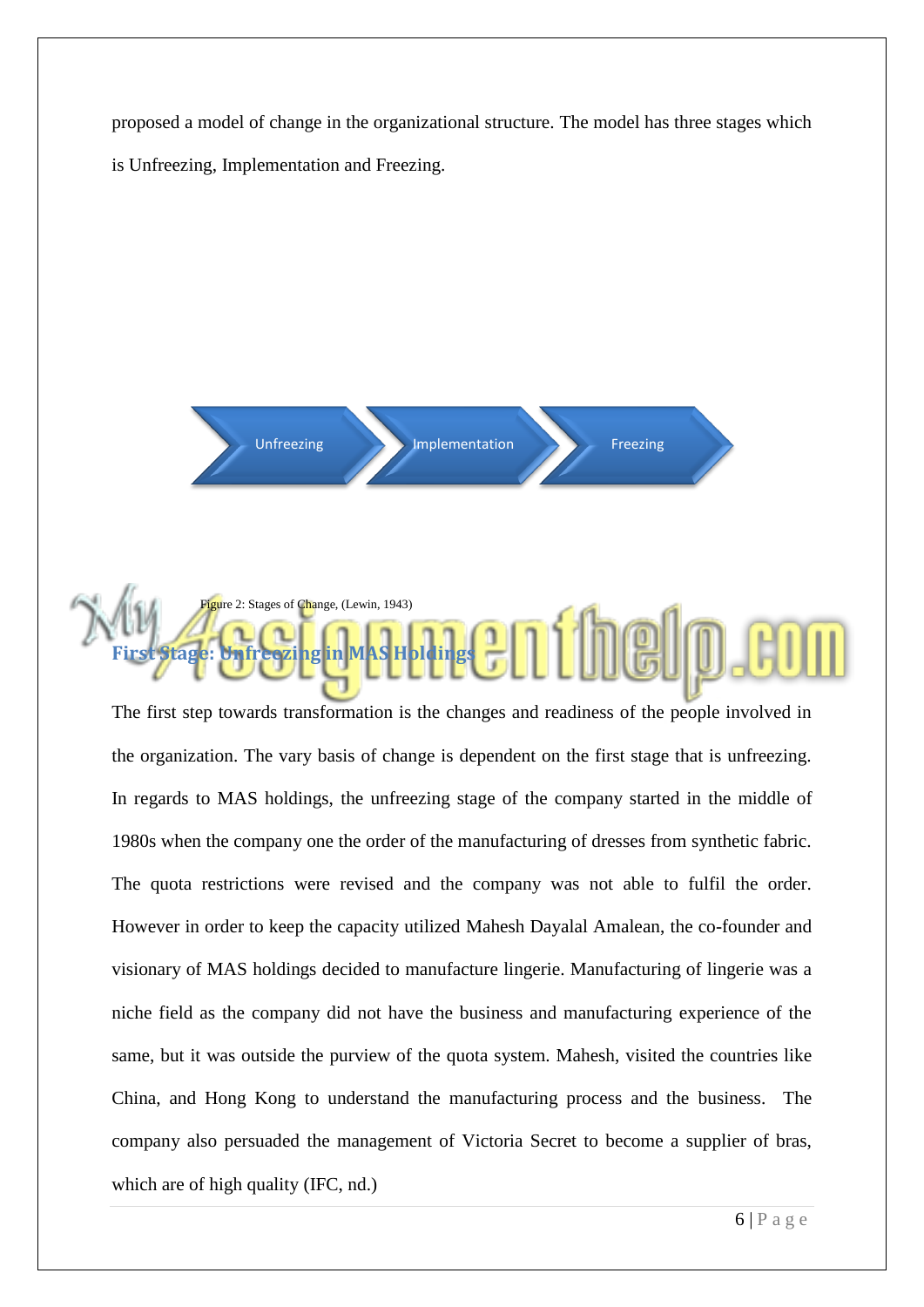The company has been in the process of unfreezing as it hired the workers from Sri Lanka. As stated by Chairman "We reached the workers to deliver our work, rather than they reaching us for the search of work." The company also stuck the cord with the German giant Triumph and entered into a Joint Venture with them in Sri Lanka. The problems with countries like Sri Lanka were also there, even though the company was trying to expand its presence. The problems were of competition from countries like China. Even on the wages front the initial problems were of higher wages compared to some other countries like China, Vietnam, and Bangladesh. The ongoing civil war that began in the year 1983 between the North and Eastern regions of Sri Lanka was another issue for the company. The problems of the infrastructure were critical yet the companies managed to overcome these difficulties through strong will.

MAS holdings faced the problems of the expertise in textile work. The experts in textile hard to find, and the infrastructure was not enough to manage the issues of workers coming in the metros for the search of work. MAS holdings treated this as the opportunity as the government was also keen to move to the rural areas for the work such as textiles. The company set up its plants in the areas that were close to workers (IFC, nd). Therefore it was the approach where the work was taken near to the workers. The changes were made for the achievement of the set objectives. As stated by Jick (2001) vision is 10 percent of the development of the organization, remaining 90 percent of it is implementation. The innovative the company is the more are its chances to survive in long run and grow. Senior  $\&$ Fleming (2006) if the organization is able tom synergize in terms of the work to be done and the objectives to be achieved it succeeds.

<span id="page-6-0"></span>**Second Stage: Implementation**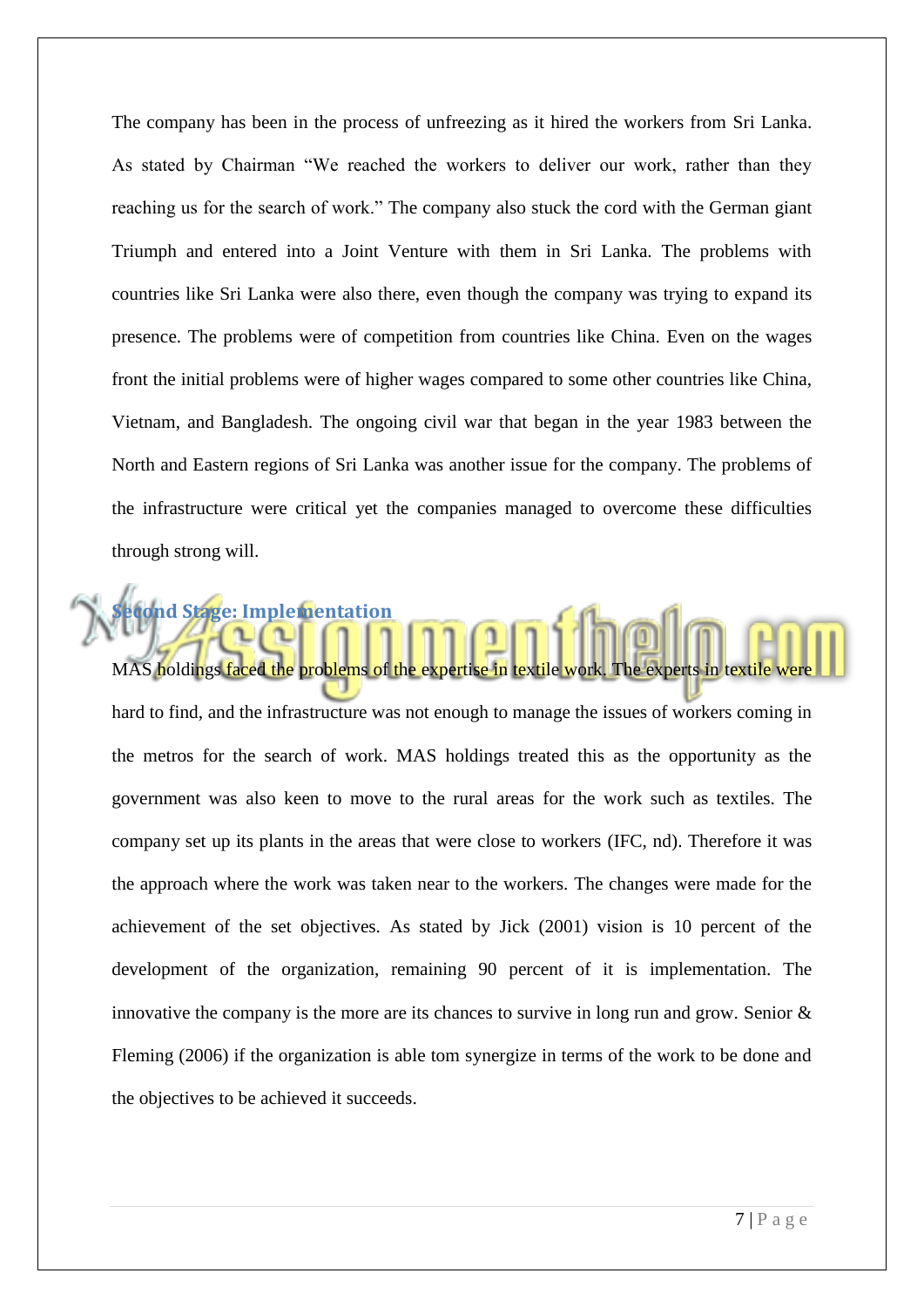The company implemented better working standards to start with so that the workers can remained committed towards the organization. The idea behind giving breakfasts and health care to the MAS holdings was to attract the best people for the work (Dinkar, 2007). The company have taken responses from the workers in order to stay in the work and gain more experience. Based on the responses the company provides education and Information Technology knowledge to students. The company encourages the females to work in the organization and employs 90 percent females on an average for the daily work. The implementation of eco manufacturing plant that reduces the carbon emissions is done in order to use better quality standards (MAS, 2014). The standards ISO and EMAS have been implemented by MAS holdings so that the work is done in the environmental friendly environment. The company is also the first to install the fully integration and customized software packages that are capable of manufacturing apparel.

MAS holdings feared to have lost the advantage after the expiry of Multi Fiber Agreement in 2005. The business advantage was taken by China, though MAS holdings also marked increase in the exports even after the scrap of MAS. In terms of the employee size, the company has been moving ahead and has a total of 40000 employees. The main exporters of MAS holdings have changed the focus and emphasizing more on the innovations and designs, which is also the USP of the company. The company focus also shifted from being a low cost producer to more design oriented and innovative producer.

## <span id="page-7-0"></span>**Third Stage: Freezing**

After the implementation has been done, the next stage is called freezing or refreezing (Lewin, 1943). This is a stage where stability is seen in the organization after the initial phases of struggle and implementation. However, it has also been noted that there is no stage of stability that persists in the modern organizations, which have to constantly change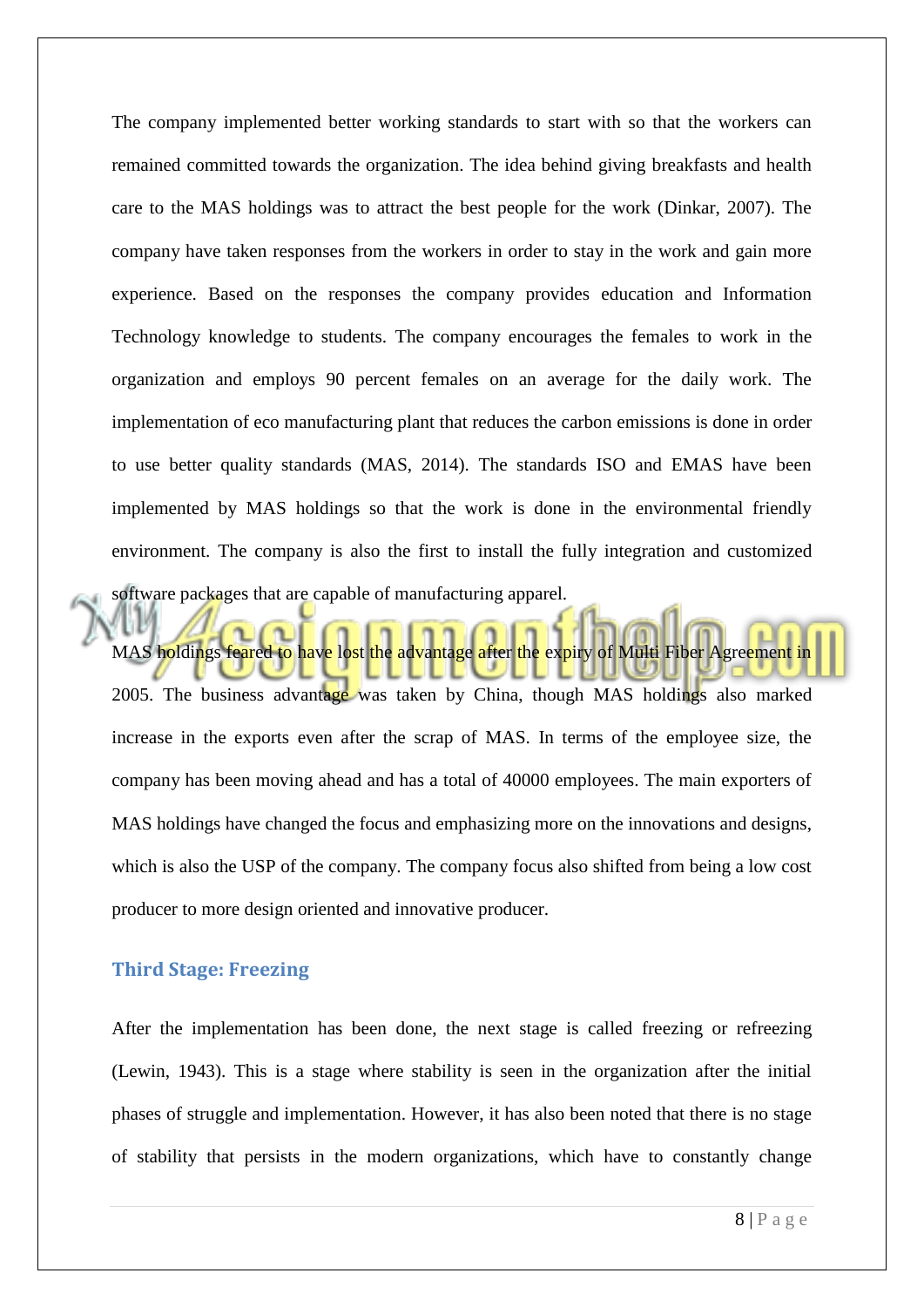themselves to fit into the current environment. Competitiveness is by the virtue of changes. Reardon (1998) mentioned that it is the role and duty of senior leadership to constantly enthuse the feeling of radical change, which is difficult. The realization of the employees and people involved for this change is important. However the company has been constantly adopting the changed approaches in terms of the social and environmental efforts that are required for this competitive environment. The sustainability of the changes that are required by the organization and process of achieving it has been discussed under the next heading.

## <span id="page-8-0"></span>**Eight Step Process for Sustaining Change**

Kotter (1997) propounded the eight step process of sustaining the change. The studies from Kotter (1997) have found that the changes and initiatives of the change in almost 70 percent of the organizations suffer failure. The eight step process of the organization has been designed to achieve success from the change initiatives. The process mentions that the first four steps are basically to bring company in line and change the situation of the status quo, the next two steps are there to bring new principles and practices in the company and the last stage is brining the changes in the corporate framework of the company. These steps have been discussed in the light of MAS holdings to understand on what grounds they have transforming themselves and brining leadership and management changes.

## <span id="page-8-1"></span>**First Step: Developing Urgency Sense**

The urgency stage as it is called is very important. The companies that have failed in the transformation and change have failed in the very beginning of the stages. Sense of urgency is always required and that should come from the top leadership. In case of MAS holdings, the urgency was brought by Mr Mahesh Amalean, travelled to various destinations just to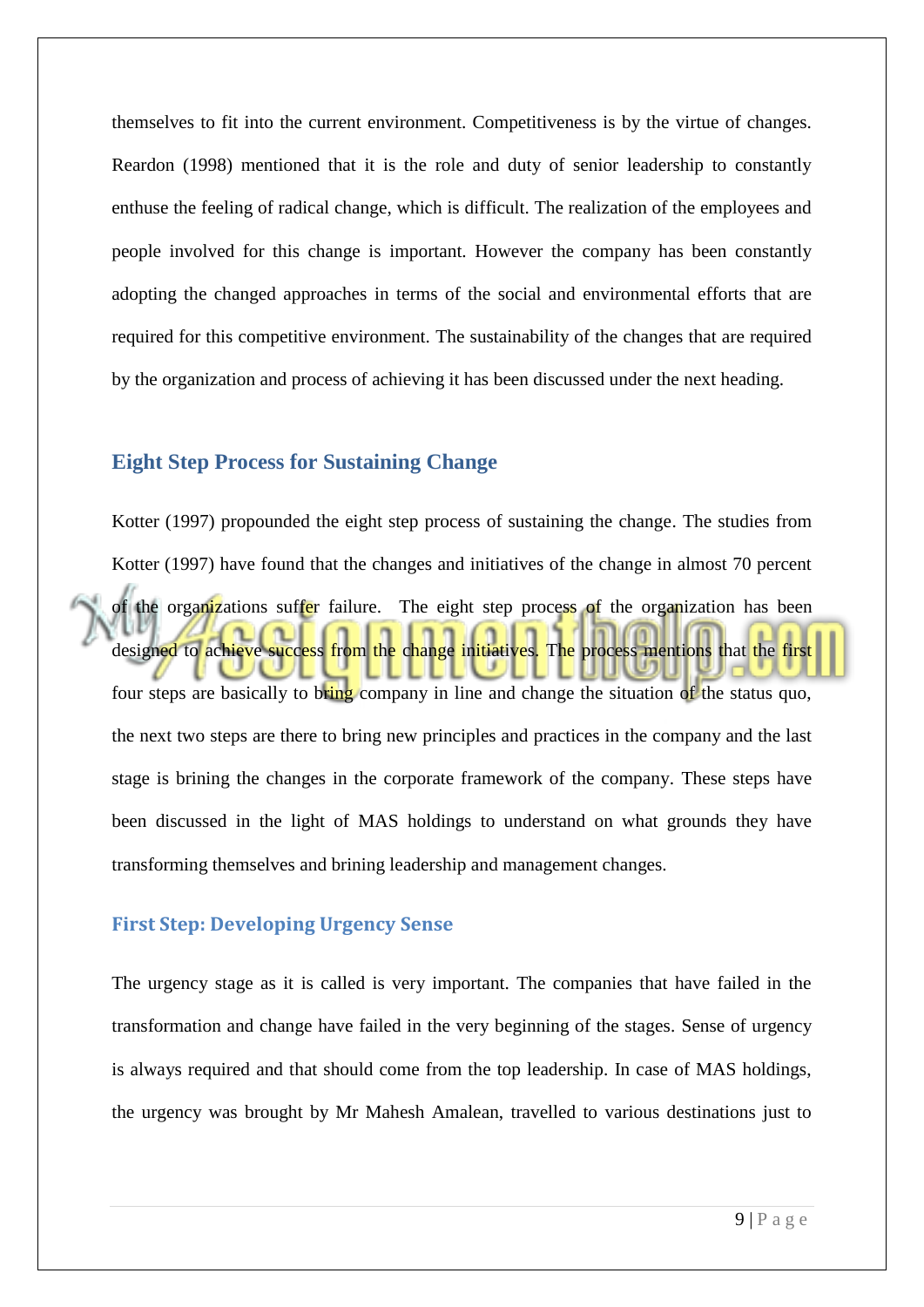learn the process of manufacturing. The urgency to defy the quota system and develop the expertise in that area, made the company thrive in its objectives.

#### <span id="page-9-0"></span>**Second Step: Coalition through guidance**

The next step is to guide the people around you for the purposes of creating a team. MAS holdings have a charismatic leader that understood the importance of change, but even for him it would not have been possible to bring the change alone. Providing better work culture brought the workers together to achieve the goals. The feelings of company being world class were imbibed in the employees. This is again as per Kotter (1997) process. The right people were recruited and more emphasis on their social well being was given in the initial stages only so that the commitment levels remain higher. The company guided the employees to work as per the international standards and the leadership drove the new initiative like the overtime, safety and security in the work (IFC, nd). **Third Step: New Vision for The Company** 

<span id="page-9-1"></span>The vision of MAS holdings was to grow in the apparel and inner wear space; this was done by adopting a worker friendly approach by establishing the work where it was close for them to work. The vision of the company initially was to create an organization that is bigger than anyone.

#### <span id="page-9-2"></span>**Fourth Step: Vision Communication**

Vision for the company is important but it is equally important that the vision is communicated. MAS holdings hired employees and communicated their vision with them of being world class in their products. To complement the vision, the company hired female employees with an idea to polish and make them skilled for the work.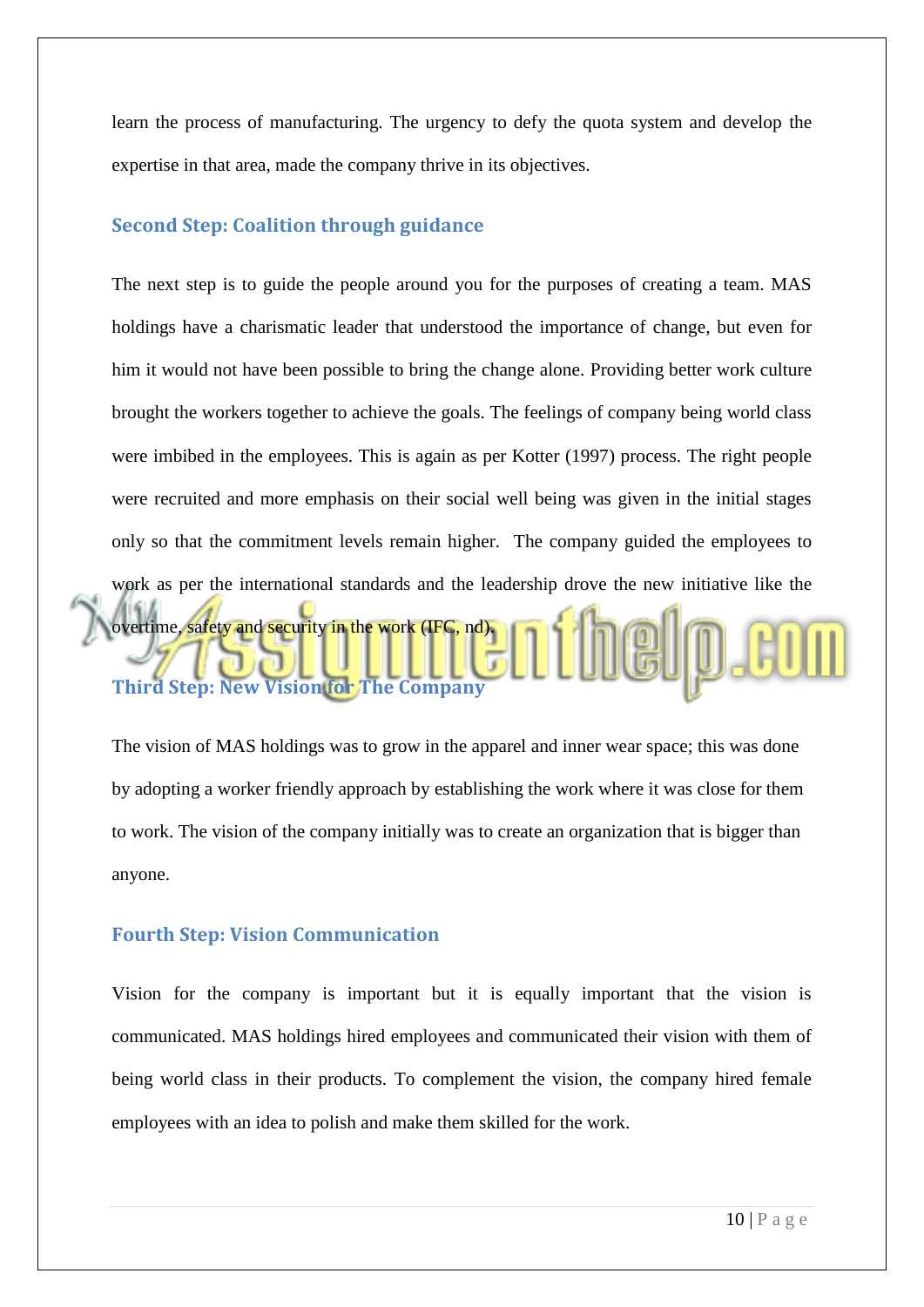#### <span id="page-10-0"></span>**Fifth Step: Removal of discrepancies and focusing on Environment**

Empowerment of the employees is very important. MAS holdings handled this in a appropriate manner. The education and safety was given preference. The preference was also given on their education and free transportation facilities. This helped the workers in becoming a part of the organization and understands the vision. Troubleshooting by the supervisors or the organization is an important part of this step. MAS holdings have shown commitment towards empowering workers and eradicating there issues (Dinakar, 2007). The suggestion of worker in terms of IT knowledge was accepted by the company along with English language.

## <span id="page-10-1"></span>**Sixth Step: Short Term Goal Achievement**

The company goals should not be secluded from the transformation efforts. Any organization should be able to achieve short term goals so that the mission of changing the organization should get a boost. Hellriegel & Slocum (2004) have stated that the changes in the short term should be matched with the goals and the same should be visible. If the visibility is missing it cannot be termed as the achievement of the goals. In case of MAS holdings, the tie up with Victoria"s Secret and Triumph was achievement of that goal.

#### <span id="page-10-2"></span>**Seventh Step: Crisis Management**

All the steps are for the transformation of the company and the creation of vision. Therefore there should be a plan with the company for the promotion and development of the steps that meet those plans. MAS holdings celebrate "Empowered Woman of the Year Award" so that the women are promoted and motivated. The company promotes knowledge, and leadership qualities in its employees this ensures that at the time of crisis MAS has adequate talent and people who can manage the crisis.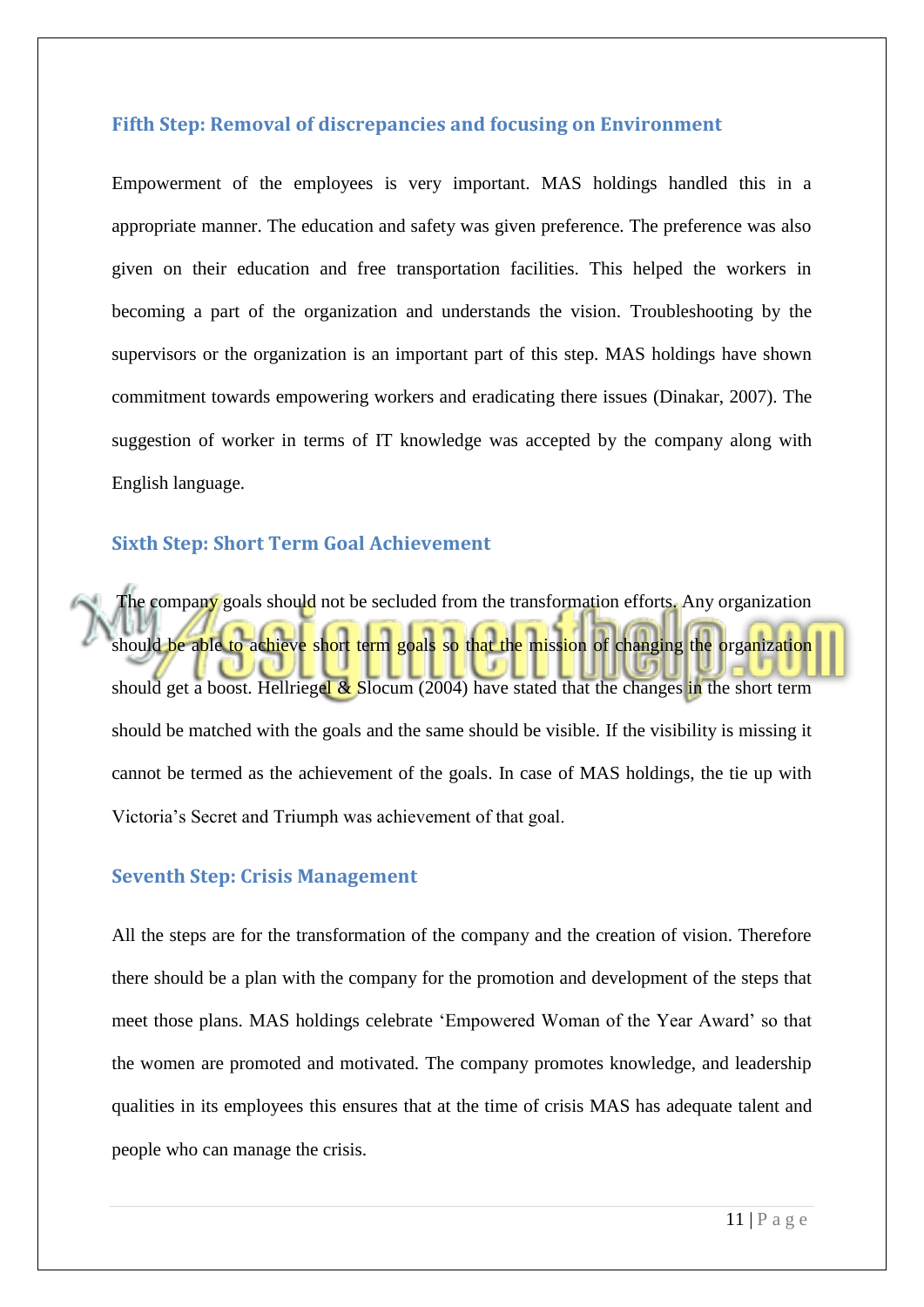#### <span id="page-11-0"></span>**Eight Step: Including the changes in the Culture**

The eighth step is to include the changes in the culture of the organization. Unlike Sri Lankan companies, MAS holdings have uplifted the level of working standards and culture of women. The efforts like "Women Go Beyond." From being a important player, MAS holdings has also ensured that the Corporate Social Responsibility is maintained. Training to the employees and the approach of the organization is to make them close to the organization. This helps in maintaining the culture and changes that MAS holding has adopted for its business.

## <span id="page-11-1"></span>**Conclusion**

Inclusive growth and the sustainability are important if the transformation is to reach a desired goal. The study highlights the measures that have been taken by MAS holdings in evolving itself as a major player in the industry. The study has shown that MAS holdings have so far taken right steps by empowering employees and also focusing on their benefits. The role of leadership is critical and MAS holdings have managed to give a sense of vision it has for its business. The employees are a major part of the changes and they are enthused to work in a committed environment. The usage of modern techniques and clean environment regime is for the betterment and advancement of the company. Employees do understand these changes in MAS holdings. Since inception, the company has constantly brought justice to the transformational patterns suggested by Lewin, (1943) and Kotter (1997).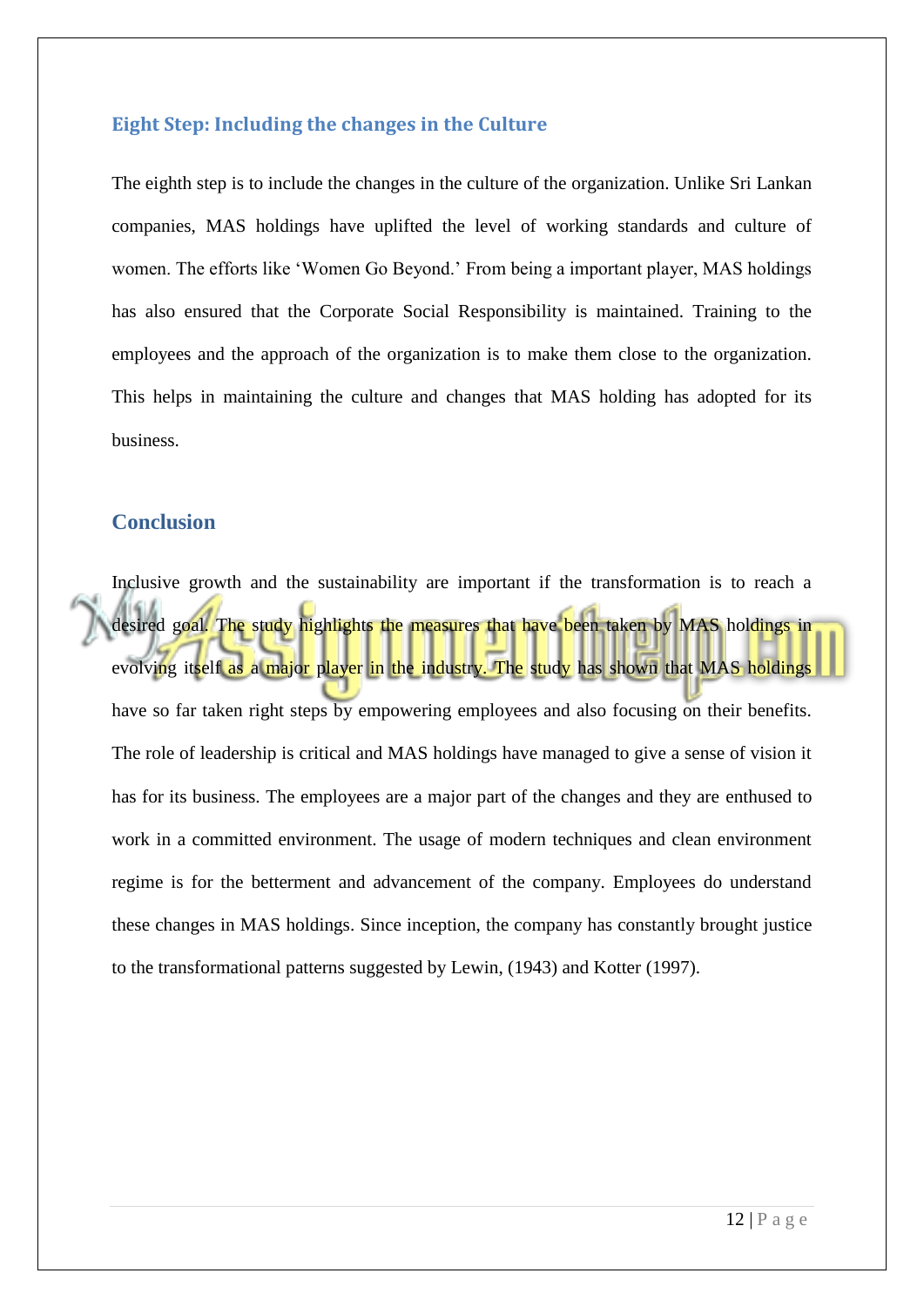# **References**

- 1. Damanpour, F. (1996). Organizational Complexity and Innovation: Developing and Testing Multiple Contingency Models. Management Science, Vol 42(5), pp 693-716.
- 2. Dinakar, S. (2007). Victoria"s Secret, Forbes.
- 3. Hage, J. (1999). Organizational innovation and organizational change, Annual Review of Sociology, Vol 25, pp 597-622.



- 5. Hellriegel, D. and Slocum. J. (2004). Organizational Behavior, Guiding Organizational Change, Chapter 16, 10th ed.
- 6. IFC, Case Study: MAS holdings [Online]. An excerpt from Market Movers: Lessons from a Frontier of Innovation. Available from: [http://www.ifc.org/wps/wcm/connect/95ae1a004886597db95efb6a6515bb18/Market](http://www.ifc.org/wps/wcm/connect/95ae1a004886597db95efb6a6515bb18/MarketMovers_CS_MAS.pdf?MOD=AJPERES) [Movers\\_CS\\_MAS.pdf?MOD=AJPERES.](http://www.ifc.org/wps/wcm/connect/95ae1a004886597db95efb6a6515bb18/MarketMovers_CS_MAS.pdf?MOD=AJPERES) Accessed on 31 July 2014.
- 7. Jick, T. (2001). Vision is 10%, implementation is the rest. Business Strategy Review, Vol. 12 (4), pp 36-38.
- 8. Lewin, K. (1943). Defining the Field at a Given Time. Psychological Review. Vol. 50, pp. 292-310.
- 9. MAS Holdings (2014). About US [Online]. Available from: [http://www.masholdings.com/aboutus/index.php.](http://www.masholdings.com/aboutus/index.php) Accessed on 31 July 2014.